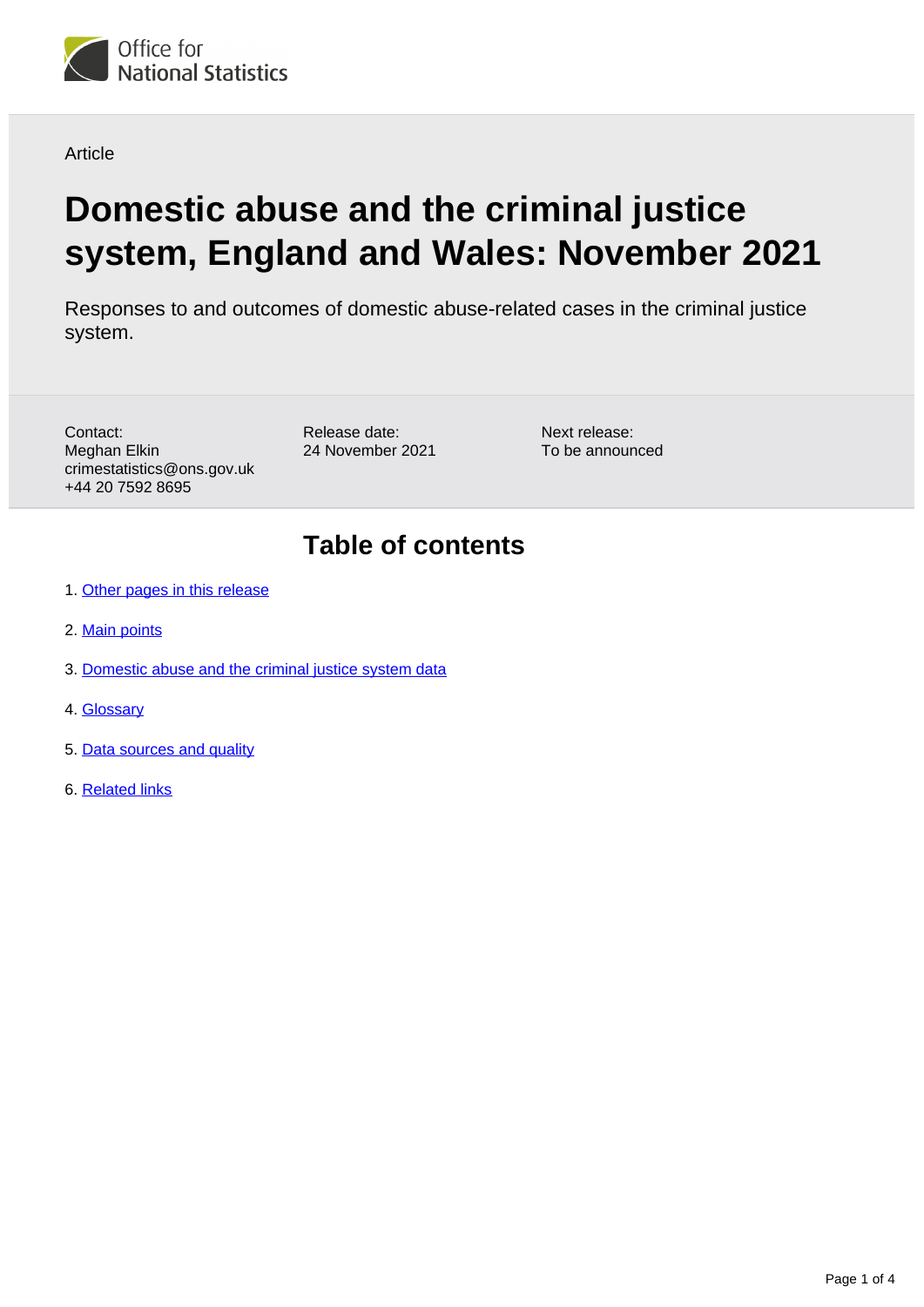# <span id="page-1-0"></span>**1 . Other pages in this release**

- [Domestic abuse in England and Wales overview: November 2021](https://www.ons.gov.uk/peoplepopulationandcommunity/crimeandjustice/bulletins/domesticabuseinenglandandwalesoverview/november2021)
- [Domestic abuse prevalence and trends, England and Wales: year ending March 2021](https://www.ons.gov.uk/peoplepopulationandcommunity/crimeandjustice/articles/domesticabuseprevalenceandtrendsenglandandwales/yearendingmarch2021)
- [Domestic abuse victim characteristics, England and Wales: year ending March 2021](https://www.ons.gov.uk/peoplepopulationandcommunity/crimeandjustice/articles/domesticabusevictimcharacteristicsenglandandwales/yearendingmarch2021)
- [Domestic abuse victim services, England and Wales: November 2021](https://www.ons.gov.uk/peoplepopulationandcommunity/crimeandjustice/articles/domesticabusevictimservicesenglandandwales/november2021)
- [Redevelopment of domestic abuse statistics: research update November 2021](https://www.ons.gov.uk/peoplepopulationandcommunity/crimeandjustice/articles/redevelopmentofdomesticabusestatistics/researchupdatenovember2021)
- [How domestic abuse data are captured through the criminal justice system](https://www.ons.gov.uk/peoplepopulationandcommunity/crimeandjustice/articles/howdomesticabusedataarecapturedthroughthecriminaljusticesystem/2019-11-25)

# <span id="page-1-1"></span>**2 . Main points**

Here we look at outcomes of domestic abuse cases in the criminal justice system in the year coinciding with the coronavirus (COVID-19) pandemic. This follows our *[initial analysis](https://www.ons.gov.uk/peoplepopulationandcommunity/crimeandjustice/articles/domesticabuseduringthecoronaviruscovid19pandemicenglandandwales/november2020)* on the impacts of the early stage of the pandemic. Analysis presented suggests outcomes of domestic abuse-related cases in the criminal justice system generally followed patterns seen over recent years.

- The police recorded 845,734 domestic abuse-related crimes in England and Wales in the year ending March 2021; this is a 6% increase compared with the previous year, continuing an increasing trend that may reflect improvements seen in reporting over the last few years.
- The police made 33 arrests per 100 domestic abuse-related crimes in the year ending March 2021; the same as in the previous year (in the 38 police forces that supplied complete data in both years).
- Referrals of suspects of domestic abuse-flagged cases from the police to the Crown Prosecution Service (CPS) for a charging decision decreased by 3%, from 79,965 in the year ending March 2020 to 77,812 in the year ending March 2021, in England and Wales.
- The CPS domestic abuse-related [charging rate](https://www.ons.gov.uk/peoplepopulationandcommunity/crimeandjustice/articles/domesticabuseandthecriminaljusticesystemenglandandwales/november2021#glossary) in England and Wales decreased for the third year running to 70% in the year ending March 2021, compared with 76% in the year ending March 2018.
- The average number of days to charge domestic abuse-related cases in England and Wales increased to 18 in the year ending March 2021, compared with 15 in the year ending March 2020 and 9 in the year ending March 2019.
- The number of domestic abuse-related CPS prosecutions in England and Wales decreased for the fifth year in a row to 54,515 in the year ending March 2021.
- The percentage of prosecutions leading to a conviction increased for the sixth year running to 78% in the year ending March 2021.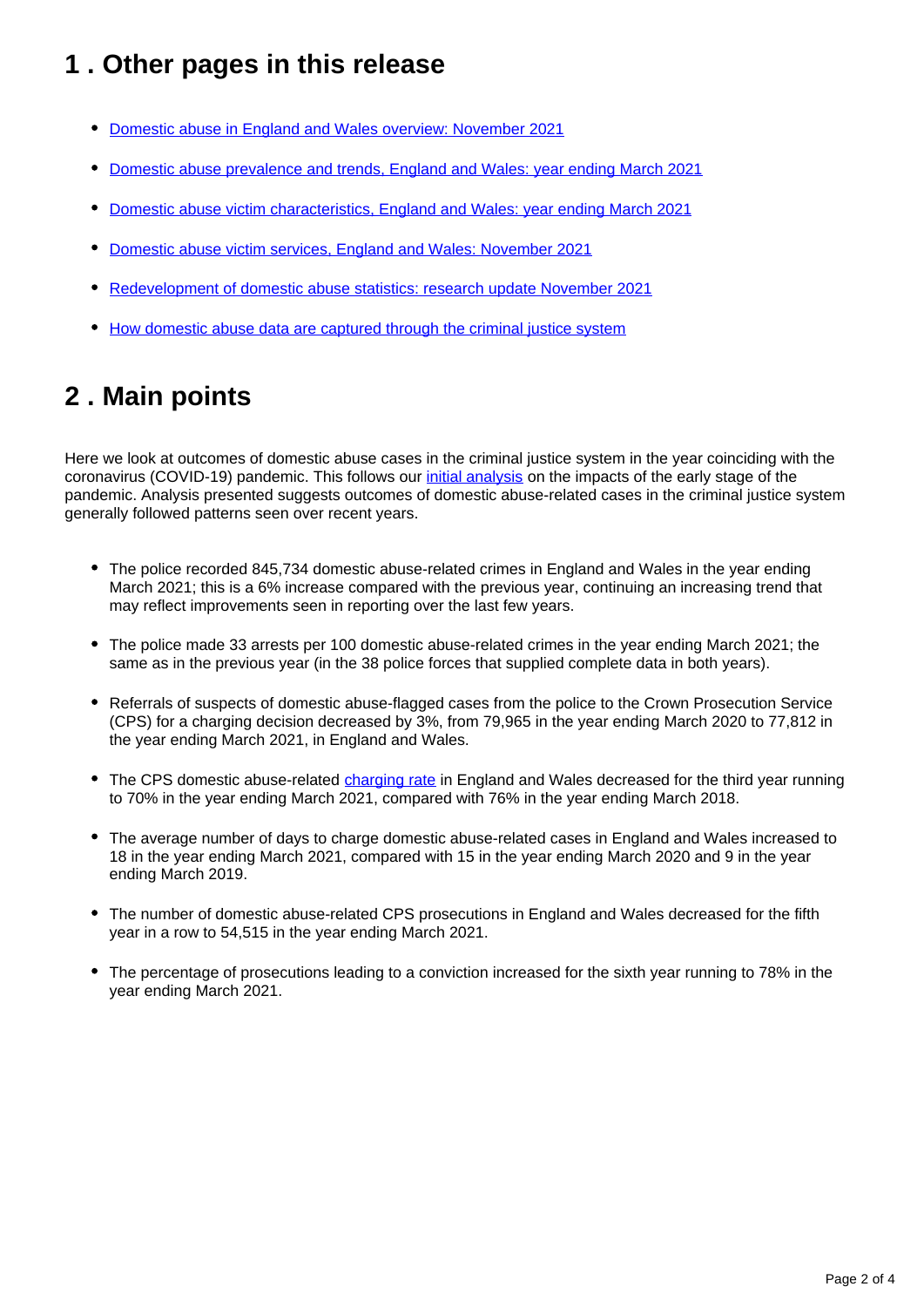### <span id="page-2-0"></span>**3 . Domestic abuse and the criminal justice system data**

#### [Domestic abuse and the criminal justice system](https://www.ons.gov.uk/peoplepopulationandcommunity/crimeandjustice/datasets/domesticabuseandthecriminaljusticesystemappendixtables)

Dataset | Released on 24 November 2021

Data from across the government on responses to and outcomes of domestic abuse cases in the criminal justice system.

#### [Domestic abuse in England and Wales – Data tool](https://www.ons.gov.uk/peoplepopulationandcommunity/crimeandjustice/datasets/domesticabuseinenglandandwalesdatatool)

Dataset | Released on 24 November 2021

An interactive Excel-based data tool for domestic abuse statistics. It allows users to explore data for their police force area in more detail and compare with other areas.

### <span id="page-2-1"></span>**4 . Glossary**

Other important terms used in this publication are listed in the glossary section of our [How domestic abuse data](https://www.ons.gov.uk/peoplepopulationandcommunity/crimeandjustice/articles/howdomesticabusedataarecapturedthroughthecriminaljusticesystem/2019-11-25)  [are captured through the criminal justice system](https://www.ons.gov.uk/peoplepopulationandcommunity/crimeandjustice/articles/howdomesticabusedataarecapturedthroughthecriminaljusticesystem/2019-11-25) article.

### **Charging rate**

The number of suspects of Crown Prosecution Service (CPS) domestic abuse-flagged cases that were charged as a proportion of all cases that resulted in a legal decision to charge, prosecute or issue an out-of-court disposal.

### **Convictions**

Cases where the defendant was convicted following a prosecution, comprising:

- conviction after trial: cases in which the defendant pleaded not guilty, but was convicted after the evidence was heard
- quilty plea: where the defendant pleaded quilty
- proof in absence: cases comprising of lesser offences, which were heard by the court in the absence of the defendant

#### **Domestic abuse**

Domestic abuse is not limited to physical violence and can include a range of abusive behaviours. It can also be experienced as repeated patterns of abusive behaviour to maintain power and control in a relationship. The [Domestic Abuse Act 2021](https://www.legislation.gov.uk/ukpga/2021/17/part/1/enacted) defines domestic abuse as any incident or pattern of incidents between those aged 16 years or over who:

- are a partner
- are an ex-partner
- are a relative
- have, or there has been a time when they each have had, a parental relationship in relation to the same child

The Domestic Abuse Act 2021 outlines the following behaviours as abuse: